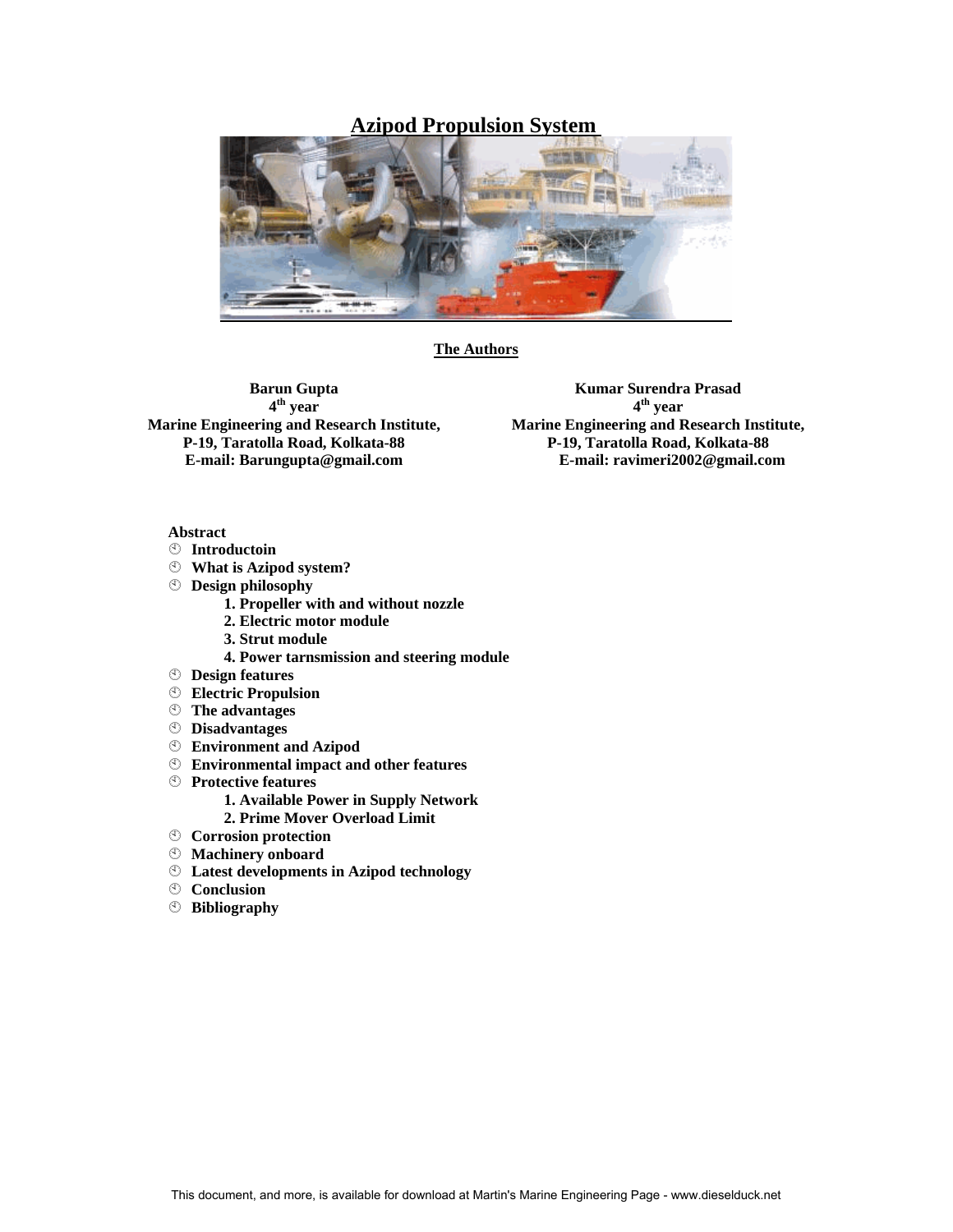### **Abstract**

**At first people used logs tied up together as a medium of transportation through seas. Then the idea of inventing sailing ships was mooted which metamorphosed into steam and diesel powered vessels. Now these two energy sources dominate the others in marine propulsion. It's assumed that ships can only be propelled by propellers either by Steam or Diesel power and steered by Rudders. This paper endeavors to introduce the concept of transportation by sea and the technology behind it, explaining the origin of the idea of transportation. It describes the propulsion system behind it. The recent most developments in marine field which have given Unconventional design to the ships are discussed. If a system has to be adopted in the main streamline and utilized, it is necessary for it to have more advantages then its drawbacks. As every system suffers from discomforts, in this unconventional system there are many advantages along with a few disadvantages which are meager.** 

 **Azipod system, combining the propulsion and steering of conventional ships system replaces traditional propellers and lengthy drive shafts and rudders used for more than a century on oceangoing vessels.** 



### **Introduction**

The original idea for Azipod system was developed when the Finnish Maritime Administration began to seek better solution for the operation of icebreakers (the type of ships which are used to break the ice as well as they assist the other ships) in ice channels. An important feature of an icebreaker is that it must be able to break out of an existing ice channel as it is important when the merchant ships are being assisted are using the ice channel and icebreker has to move around the operational area. To overcome this problem, the idea of a propulsion motor that could direct the thrust to any direction was created. As a result the first joint R&D project was the conversion of Seili, a waterway service vessel owned bt Finnish Maritime

**.** 

Administration, into first Azipod ship in the world, in 1989. Seili continues to operate faultlessly today. Kvaerner Masa-yards and ABB made an agreement in 1992 to develop the concept and market the unit jointly.In 1993 the name AZIPOD was registered.

 The next ship to be converted was a product tanker, the M/T Uikku in 1993 and in 1997 it became the first western cargo ship to navigate through the North-east Sea route.It demonstrated the soundness of the basic design and construction chosen for azipod.Hence, Azipod propulsion is the only way to make North-east Sea route (the shortest sea route from Europe to Pacific ocean and far east, this comes in heavy ice zone specially in Aug to Oct. Its of great importance to the domestic service transport of North Russia.) economically viable because the ship can operate very safely without icebreaker assistance. The real break through came when Carnival Cruise Lines(CCL) choose Azipod in 1995, they switched on the electrical propulsion era for cruise ships. In the late 1990's the demand from the market and good experiences with larger units gave an clear signal to start development work for the unit. Podded drives are now finding growing acceptance beyond the cruise sector to U.K. Royal Navy.

### **What is an Azipod System?**

An Azipod System is combination of propulsion and steering of ships, which replaces traditional propellers, lengthy drive shafts, stern tubes and rudders which were used on oceangoing vessels, passenger cruises. The good thing about Azipods is that they do not have engines inside; instead they have a huge Variable-Frequency Electric Motors (VFEM). It is also known as POD Drive (Propulsions with Outboard Electric Motor), in which the electric motor is used to turn the propeller.



The power plant which provides the electricity to these motors is located in the hull of the ship. This powergeneration system also provides electricity to various auxiliary machines and other electrical needs all around the vessel. Azipod system is housed in a submerged propeller unit which is capable of rotating freely. This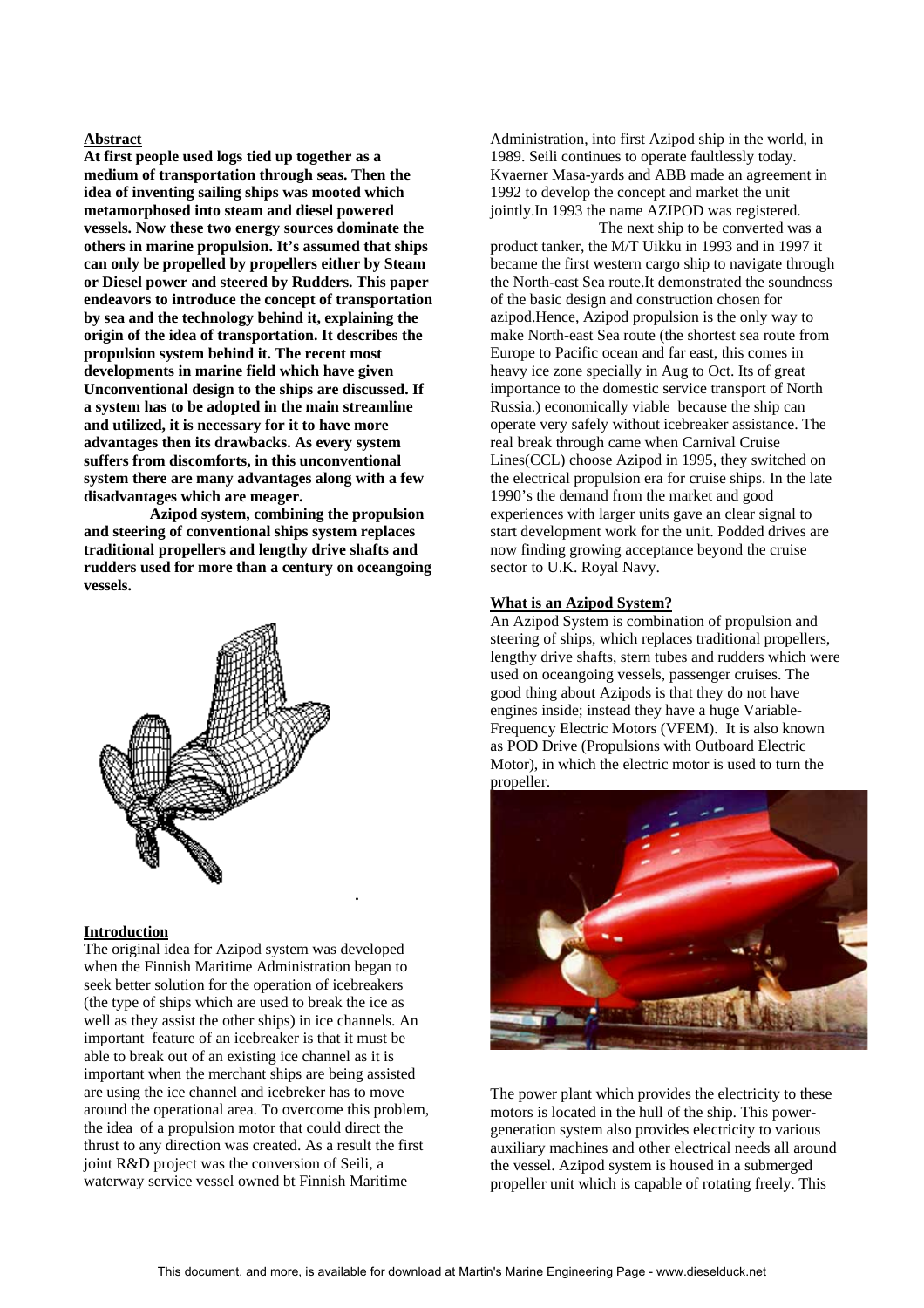'Rudder-Propeller Unit' replaces a conventional rudder and ensures excellent vessel steering, even in emergency situations. As propeller speed is controlled electrically, long propeller shafts or separate steering machines are not required as used in conventional one. The POD can be rotated through 360 degrees to provide the required thrust in any direction. In other words, it is electric propulsion which can be used for luxury cruise vessels, Ro-Ro (Roll On-Roll Off) vessels, tankers, offshore and special purposes.

 Thus Azipod ships are, basically, vessels, in which from lighting and air-conditioning to cooking, dish-washing, laundry, and all the other comforts we expect are truly electrical. Also, from the generation of freshwater to the processing of waste materials, the ship is an electrically operated, self-contained, ecologically correct community.

 The power needed just to drive the Azipods is as much as 28 megawatts--that's equal to 280,000 100-watt light bulbs! The first full-size unit, rated at 11.4 MW, was installed in 1993 in a 16,000 dwt Finnish tanker, the Uikku vessels.

### **Design Philosophy:**

Ship designers in shipyards benefit from inherent modular flexibility providing the possibility to standardize the vessel steel construction. The compact Azipod unit consists of four main modules.

### **(I) Propeller With or Without Nozzle**

Propellers are divided into two groups. The first is Fixed Pitch Propellers (FP). They are cast in one block and normally of a copper alloy. The position of the blades and their pitch is once and for all fixed. And other is Controllable Pitch Propellers (CPP) which has a relatively large hub. This is because the hub has to accommodate space for a hydraulically activated mechanism for control of the pitch. Compact Azipod can be provided with a nozzle as an option for vessels with high pull requirements, vessels used to tow the large ships to the port. Typically vessels equipped with nozzle are designed to operate at lower speeds than vessels with open propellers.





**Propeller with Nozzle**

#### **(2) Electric Motor Module**

The electric power is controlled by an onboard frequency converter, and transmitted to the electric motor via power slip rings at the power transmission and steering module. The compact Azipod incorporates a Permanent Magnet Synchronous Motor with a Fixed Pitch Propeller (FPP) that is mounted directly onto the motor shaft. Permanent magnet technology has many benefits over the conventional one. The outer diameter of POD can be decreased, which improves hydrodynamic efficiency. The uniform frame design enables the motor to be directly cooled via convection to the surrounding seawater, thus eliminating the use of cooling system (and problems attached to it too). The Azipod are suspended beneath the water line at the aft end of the ship. Azipod is mounted on a shaft perpendicular to the center line of the ship's hull.

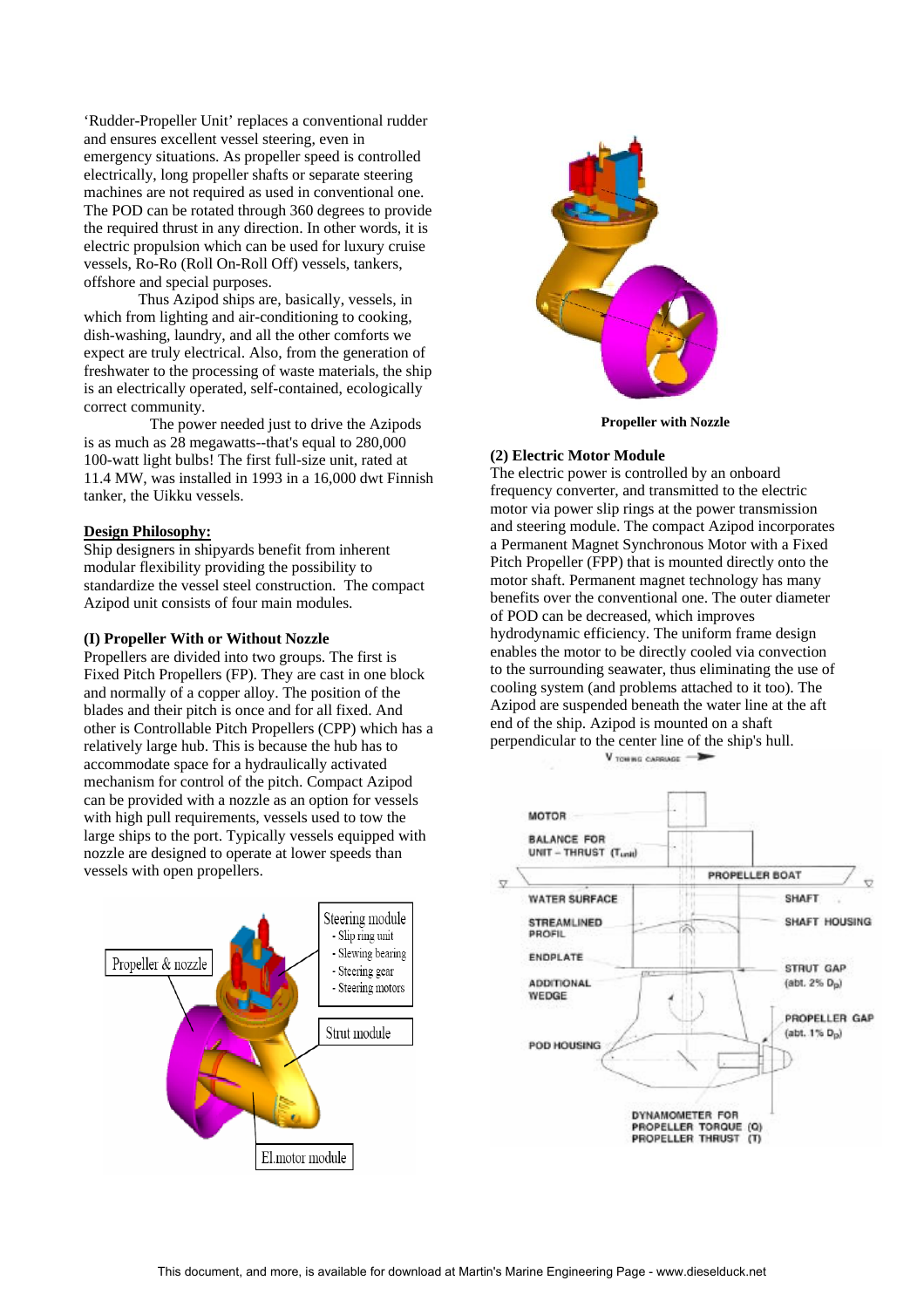

# **(3) Strut Module**

Strut module acts as a connective element in Compact Azipod structure. Control cables, piping and power supply bus bars for propulsion motor are located inside the one -piece cast called strut module.

# **(4) Power Transmission and Steering Module**



Azipod is a Podded propulsion system, azimuthing through 360 degrees. Power transmission and steering module consists of local control and equipment box, cable drum (slipping unit as an option), steering motors with gearboxes and assembly block. This model is located inside the hull of ship. The shaft can be rotated to any position in 360 degrees. The angular position of rotation can change the direction of the ship's movement or keep it sailing straight ahead. Thus, ships with Azipods are steered without a rudder, similarly as small boats use an outboard motor for power and steering (but with their rear-mounted propellers, outboards "push" their vessels, while Azipod, with

forward-mounted propellers, "pull" their vessels). The positioning of the Azipod and the speed of their motors are determined by officers on the bridge.



**Crossectional View of AZIPOD** 

# **Design Features:**

The design of Compact Azipod includes features that make system a reliable and effective for DYNAMIC POSITIONING operation. Power transmission in steering module is installed in the ship hull in the convenient phase of ship construction. Pre-mounted strut and motor modules are delivered and installed and connected to the power and steering module only just before launching of the ship. Reliability, availability and maintainability are important factors during the design phase. Possibility to take full power with reversed RPM, precise azimuthing control, Azimuthing speed, Possibility to tilt the unit are the few essential things to be borne in mind during the design.

 The Azipod-propelled ship achieves greater fuel efficiency by the use of the latest materials, many stronger and lighter in weight than were used in construction in earlier designs.

### **Electric Propulsion:**

Functionally, the propulsion drive can be divided into following parts:

- (I) Supply transformer
- (II) Propulsion motor
- (III) Frequency converter.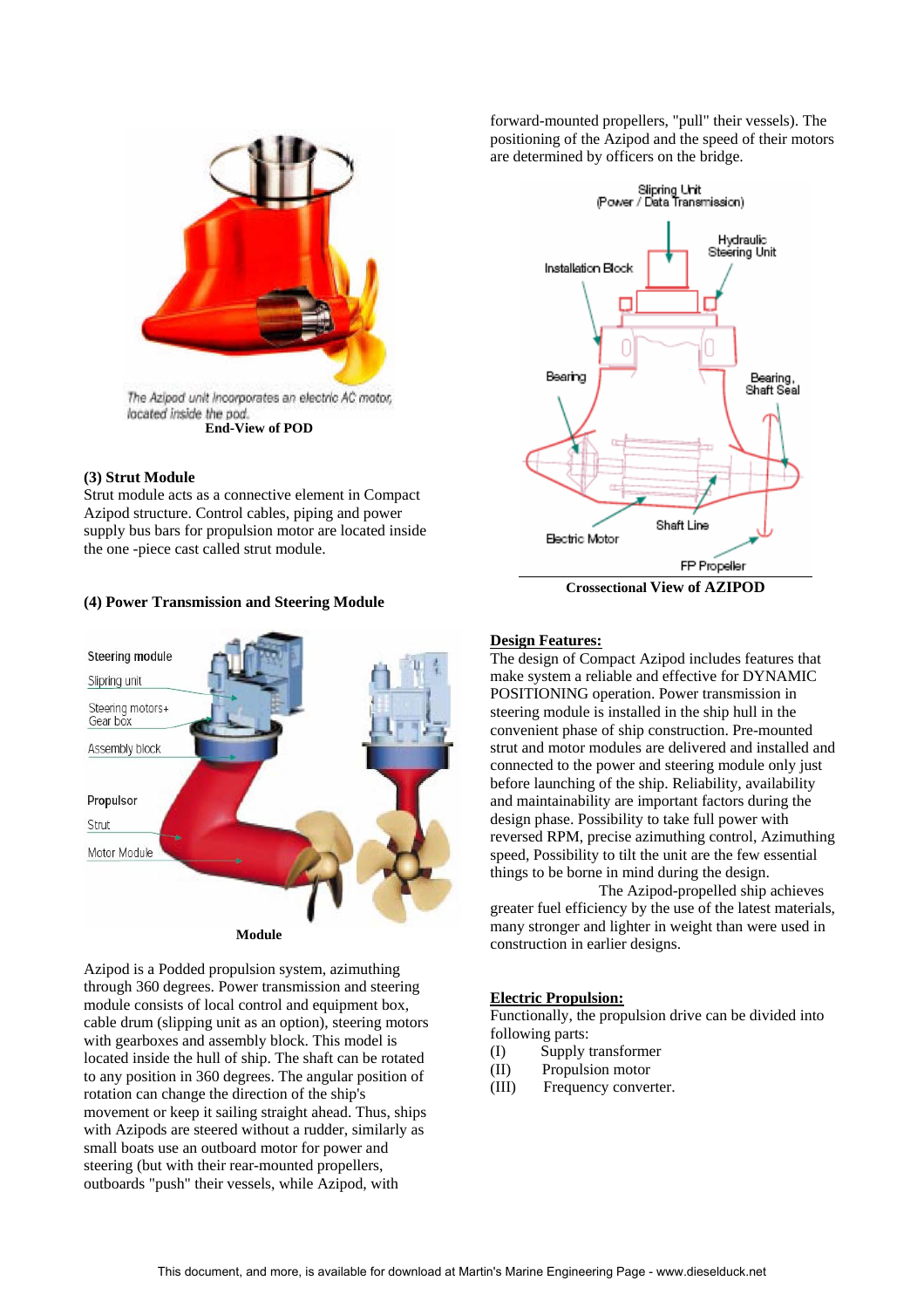

In an AC drive, a frequency converter is used to control the speed and torque of electric motor housed in the azipod unit. The speed of the AC electric motor can be controlled by varying the voltage and frequency of its supply. A frequency converter works by changing the constant frequency mains electrical supply into a variable frequency output. The frequency converter drive provides step less control of three-phase AC currents from zero to maximum output frequency, corresponding to a desired shaft speed both ahead and astern directions. High torque is available at all speeds. Controller hardware and software are designed for safe operation in all conditions, as well as for high dynamic performance. Optional control parameters are flexibly programmable according to special requirements.



# **The advantages**

The reliability and effectiveness of Azipod propulsion has been proven over the last decade in the toughest ocean-going ship applications: Arctic tankers and ice breakers. In those non-passenger-carrying vessels, propulsion was provided by only one Azipod, where as cruise ships may have two for additional maneuverability and redundancy. Azipod propulsion enhances the merits of electric propulsion in a number of ways:

1 Superior maneuverability and dynamic performance are advantages which are not provided by the earlier system. Excellent reversing capability and steering during astern navigation, and enhanced crash stop performance are the important features. Tests on arctic tankers converted from conventional drive to unconventional one shows a 46% reduction in crash stop distance over the previously installed conventional propulsion system. In conventional drives, where propellers are attached to drive shafts, the rotating shafts set up a swirl in the water preceding the propellers--a situation analogous to sailing upstream.



**RUDDER-PROPELLER** 

2 The design states that the Azipods are suspended beneath the water line at the aft end of the ship, having the FP-propeller at the front to move the ship through the water. In case of two Azipods, there is one Azipod on the port side (left facing forward) and one on the star board side (right facing forward). Each Azipod is mounted on a shaft perpendicular to the center line of the ship's hull. The shaft can be rotated to any position in 360 degrees. The angular position of rotation can change the direction of the ship's movement or keep it sailing straight ahead. Thus, ships with azipods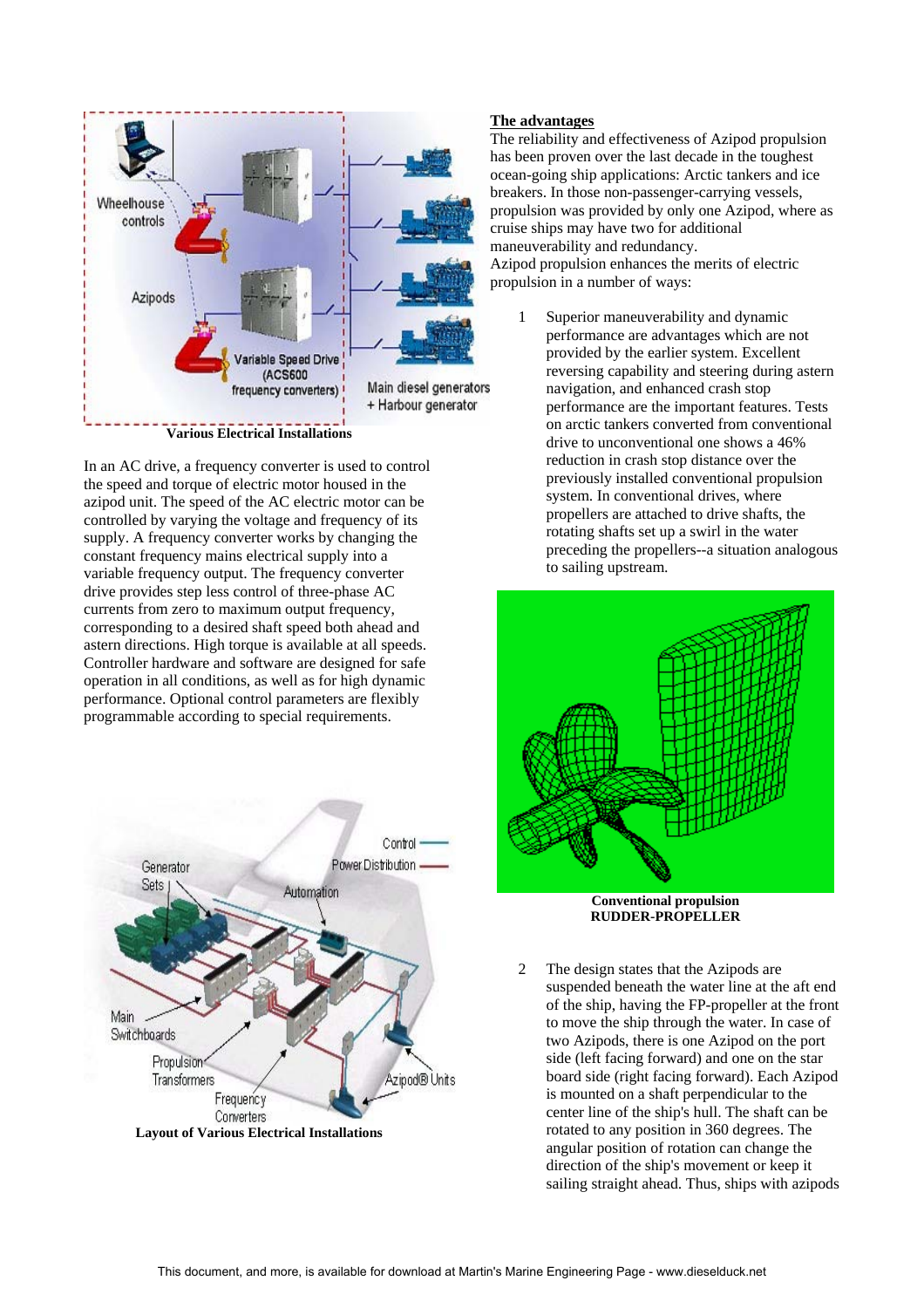are steered without a rudder. For instance, Azipods are capable of moving the ship backwards during docking. In this case pods are rotated to the 180-degree position, or they can be positioned straight ahead (zero degree position) while the motors are reversed.



 **AZIPOD facing Forward in Twin Screw Vessel** 

- 3 Much higher side thrust as the pods can be rotated sideward and the direction propeller can be reversed thus eliminating the use of side thrusters as in conventional drives side thrusters, bow thruster are used to rotate sideward.
- 4 Each Azipod can be operated independently of the other allowing subtle maneuvering. They have short turning radius as compared to conventional rudder-propellers.

# Turning circle test at full speed



- 5 Low noise and vibration characteristics associated with the conventional electric drive system are enhanced by Azipod motor's underwater location. Also the hull excitations induced by the propellers are very low compared to the conventional propellers.
- 6 Azipod system facilitates extra space than the conventional ships. Space within the hull otherwise taken by propulsion motors and shaft lines is saved and can be used either for the cargo storage or any other domestic requirement on board. Azipods allow us to delete shafts, shaft bearings, rudders, thrusters along with the rudder(s) and long shaft line(s), and associated equipment, which reduce maintenance and also improves efficiency.



 **Large engine use to turn propeller in Conventional propulsion**

- 7 Azipod propulsion deliveries can be made late in the shipbuilding process significantly cutting dead-time investments costs. Modular construction reduces installation time and expenses.
- 8 Azipods offer safer cruising in harsh weather and greater control in restricted passages. Reduced propeller induced vibration of the Azipod propulsion, possibilities to minimize hull noise by optimum layout arrangements, gearless and constant operation of diesels are a boon for the crew. Firstly ships with Azipod systems have higher cruising speeds, not always concurrent with fuel conservation, which may result in more or longer port calls. This also allows some lines to have itineraries with ports at greater distances from each other.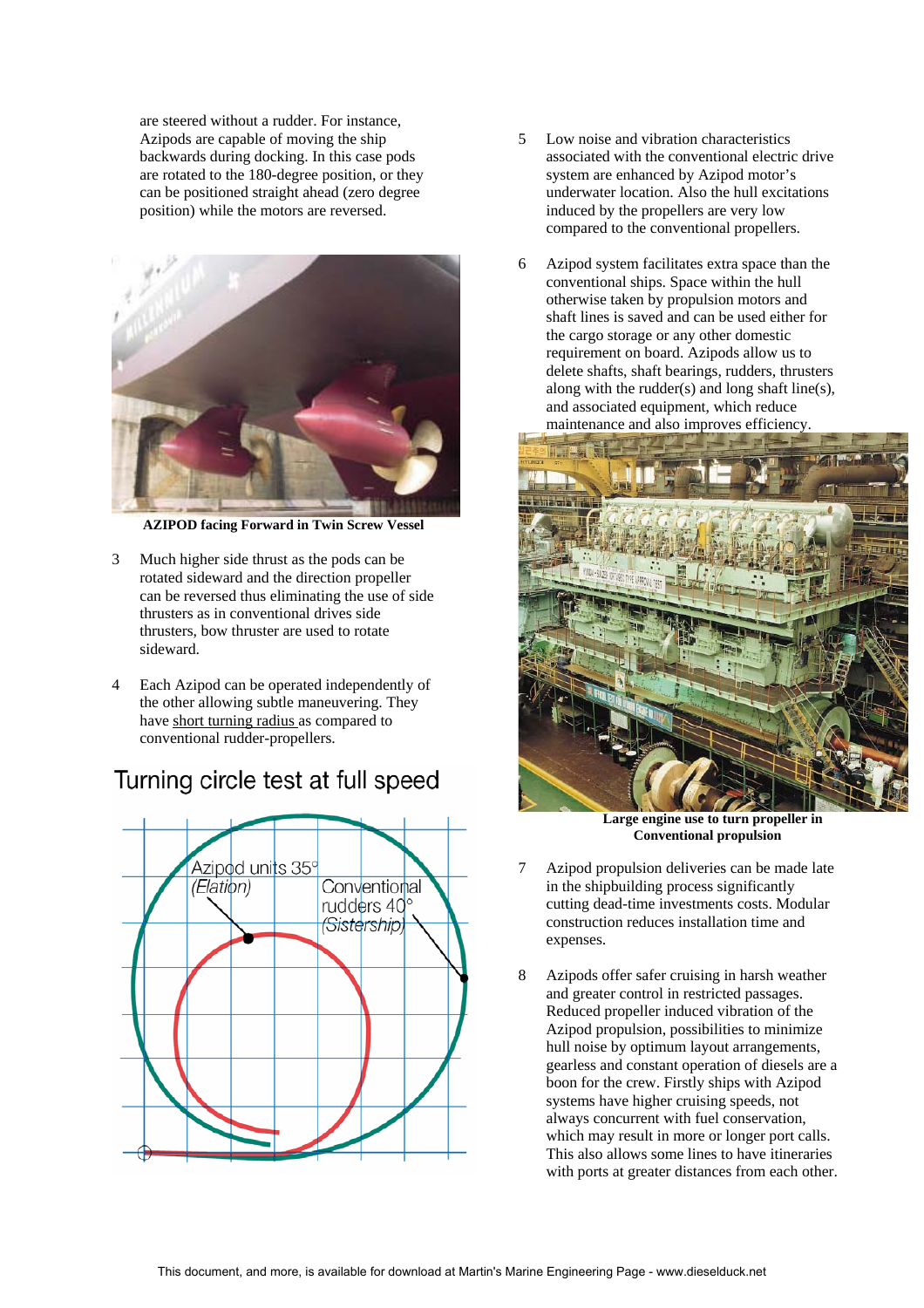One best example that can be sited for instance is as follows:- Norwegian Cruise Line's Norwegian Star provides year-round Hawaii service with a visit to Fanning Island, Republic of Kiribati, about 600 miles from Hawaii, for a day at the beach. Traveling at about 25 knots, the Norwegian Star covers the distance in just 24 hours, giving passengers two sea days--and a remote island call--on a seven-day cruise.

| $\mathsf{u}_1 \mathsf{u}_2 \mathsf{v}_3$ |                                  |                |                |                |                |                |                                                                                  |  |
|------------------------------------------|----------------------------------|----------------|----------------|----------------|----------------|----------------|----------------------------------------------------------------------------------|--|
|                                          | <b>Compact Azipod unit sizes</b> |                |                |                |                |                |                                                                                  |  |
|                                          | 1                                | $\overline{2}$ | $\overline{3}$ | 4              | 5              | $6\phantom{a}$ | Nomination                                                                       |  |
| $D1$ [mm]                                | 750                              | 915            | 1050           | 1200           | 1350           | 1470           | Motor module outer diameter                                                      |  |
| $D2$ [mm]                                | 1350<br>1700                     | 1700<br>2100   | 1900<br>2350   | 2200<br>2850   | 2450<br>3200   | 3100<br>3500   | Propeller diameter (min. / max.)                                                 |  |
| $D3$ [mm]                                | 1700                             | 1700           | 2400           | 2400           | 2990           | 2990           | Assembly block outer diameter                                                    |  |
| $L1$ [mm]                                | 1000                             | 1000           | 1100           | 1100           | 900            | 900            | Slipring boundary distance                                                       |  |
| $L3$ [mm]                                | 3500                             | 4000           | 4600           | 5100           | 5700           | 6500           | Length of Azipod unit                                                            |  |
| $H1$ [mm]                                | 1300                             | 1600           | 1900           | 2200           | 2400           | 2400           | Assembly block height to the connection<br>flange lower surface                  |  |
| $H2$ [mm]                                | 350                              | 350            | 480            | 480            | 650            | 650            | Height from motor module to the assembly<br>block shoulder                       |  |
| $H3$ [mm]                                | 1600                             | 1600           | 2000           | 2000           | 2100           | 2100           | Height from connection flange lower<br>surface to the top of the steering module |  |
| $R3$ [mm]                                | 2300                             | 2600           | 3000           | 3300           | 3600           | 4200           | Radius from propeller tip to azimuthing axle<br>(in water plane)                 |  |
| M1 kg                                    | 10500<br>11500                   | 15500<br>17000 | 24500<br>26500 | 30000<br>34000 | 42000<br>48000 | 57500          | Total mass of complete Azipod unit<br>(min. / max.)                              |  |
| V [kg]                                   | 1300                             | 2400           | 3500           | 5000           | 7000           | 10500          | Underwater displacement mass                                                     |  |

# **Compact Azipod performances**



**Power** (in KW) **Vs Propeller Speed** (in rpm)

- 9 Power requirement for twin-screw ships are less.
- 10 Operational flexibility gives low fuel consumption, reduced maintenance costs, It is reported that the operational efficiency if 15% more than the conventional propulsion resulting in high annual fuel saving, less exhaust emissions and adequate redundancy with losses installation power. According to available statistics the vessel with carrying capacity of 61,000-grt saves "up to 40 tons of fuel per week." This is primarily due to the overall improved efficiency of the Azipods.
- 11 It saves lube oil consumption than in shaft driven, some 10 liters of lube oil consumption against 1000 liters in the conventional drives. In the construction of the first Azipod equipped cruise ship, the Carnival cruise Lines Elation, approximately 100 tons was saved over previous ships with conventional drive and an 8% improvement in propulsion efficiency resulted in fuel savings of 40 tons/week.

# **Disadvantage**

- Higher capital loss
- Diesel electric system required (power loss ,the power generation is Diesel based)
- Power requirement is higher for single screw vessels
- Limitation in power
- Limitation in speed

|                            | Limitations uptill<br>now | And in the<br>future |
|----------------------------|---------------------------|----------------------|
| Maximum power<br>per unit  | 21MW                      | 32MW                 |
| Maximum<br>possible speed  | 26Kts                     | 30Kts                |
| Max. propeller<br>diameter | бm                        | 8m                   |

### **Limitations uptill now**

These limitations reduce the applicability of pod propulsion for fast ships and for the ships with very high power requirement.

#### **Environment and Azipod:**

 The power plant concept offers an advantage in meeting low emission standards. Emission analysis shows that diesel engines produce considerably more nitrogen oxides when operated at variable speed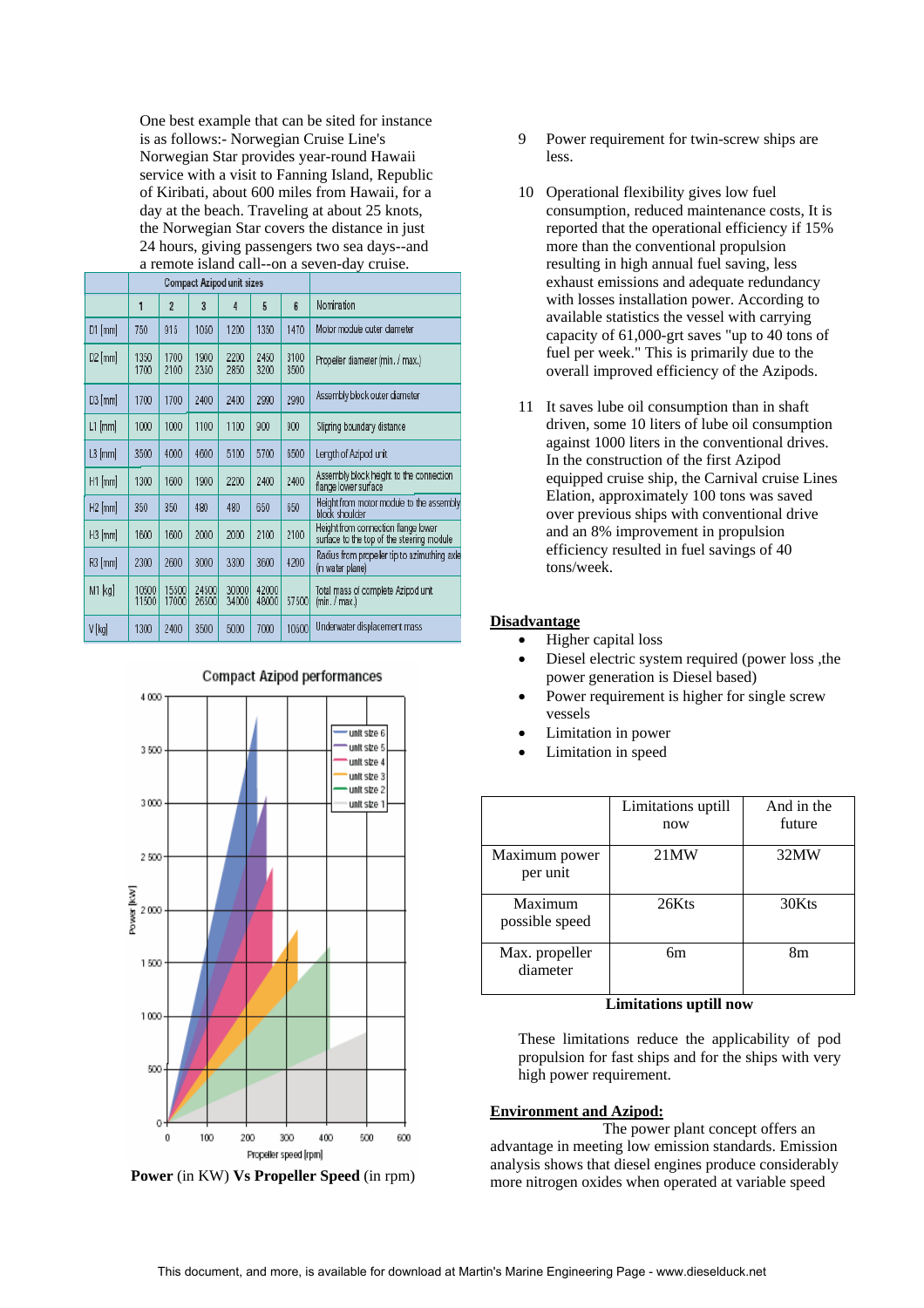than at constant speed. Since the Azipod system entails power plant engines (generators) operating at constant speeds and close to optimum power, the exhaust emissions to the environment are reduced. This environmental aspect will obviously become of increasing importance in near future, especially for the selection of machinery for ships operating on costal routes.

# **Environmental Impact**

- 1 Reduced exhaust emission.
- 2 Improved safety by :
	- System redundancy.
	- Equipment reliability
	- Excellent maneuverability.
- 3. Very efficient in dynamic positioning.
	- Need for anchoring and erosion of sea bed decreases.

# **Other Features**

- i. The amount of heat generated is far less in the system.
- ii. Long lasting equipment.
- iii. Recycling.
- iv. Easy disposal of material and parts.

# **Protective Features**

The propulsion system includes several protective functions.

 Major goal for the protections is to prevent "black out situations". In normal circumstances the propulsion system is the biggest consumer in the electric network of the ship. Therefore the protective function of Azipod is to ensure that propulsion system itself does not generate blackout conditions. In order to know the amount of the available power and the number of generators connected, the propulsion system supervises the status of the supply network, the status signals for the breakers as well as the generators loads are essential for network monitoring.

 Overload prevention or component malfunction may require propulsion power reduction. Possible reasons for reduction are explained in the following sections.

# **(a)Available Power in Supply Network**

Azipod control calculates the available power for propulsion system. It depends on the generators and consumers connected to the network.

# **(b)Prime Mover Overload Limit**

 The prime mover load limit control works in such a way that the power of any prime mover will never exceed nominal value.

# **Corrosion Protection:**

Azipod corrosion protection is performed with galvanic zinc anodes secured on the shell plating and azipod housing. Material selections are based on both sea and

fresh water environments. All material combinations are carefully studied to avoid corrosion.

# **Machinery Onboard**

The power plant's engines that drive the electric generators on today's azipod-propelled vessels are of two basic types:

- Diesel
- Turbine.

Diesel engines operate on

friendly, smokeless power-generation systems release the same principles used in cars and trucks that is Interrnal combustion engines. Turbine engines are similar in design to those on jet airplanes. One of the many criteria that the ship consider in choosing the engine type was the environmental impact of the exhaust smoke from ship funnels. Environmentally no soot or visible smoke. Smokeless engines for the power-generation system would be ideal. Today many ships have advanced-design turbine engines that approach this smokeless goal, partly by using a more refined, cleaner-burning fuel.

# **Latest Developments in Azipod Technology:**

The first version of the Azipod system was developed for icebreakers, passenger ships, and tankers. The latest Azipod generation, currently in the launch phase, is known as the CRP (contra-rotating propulsion) Azipod, developed jointly by ABB and Samsung, this is suitable for a wide range of ships, from oil and LNG tankers to RoRo vessels. Based on the principle of contra-rotating propulsion (CRP), this new system consists of a conventional propeller system and an Azipod rudderpropeller rotating in opposite directions. The Azipod unit is located in line with the shaft-driven main propeller, without being physically connected to it, and offers an alternative to designs that use two propeller shafts.



**Contra-Rotating Propulsion (CRP)**